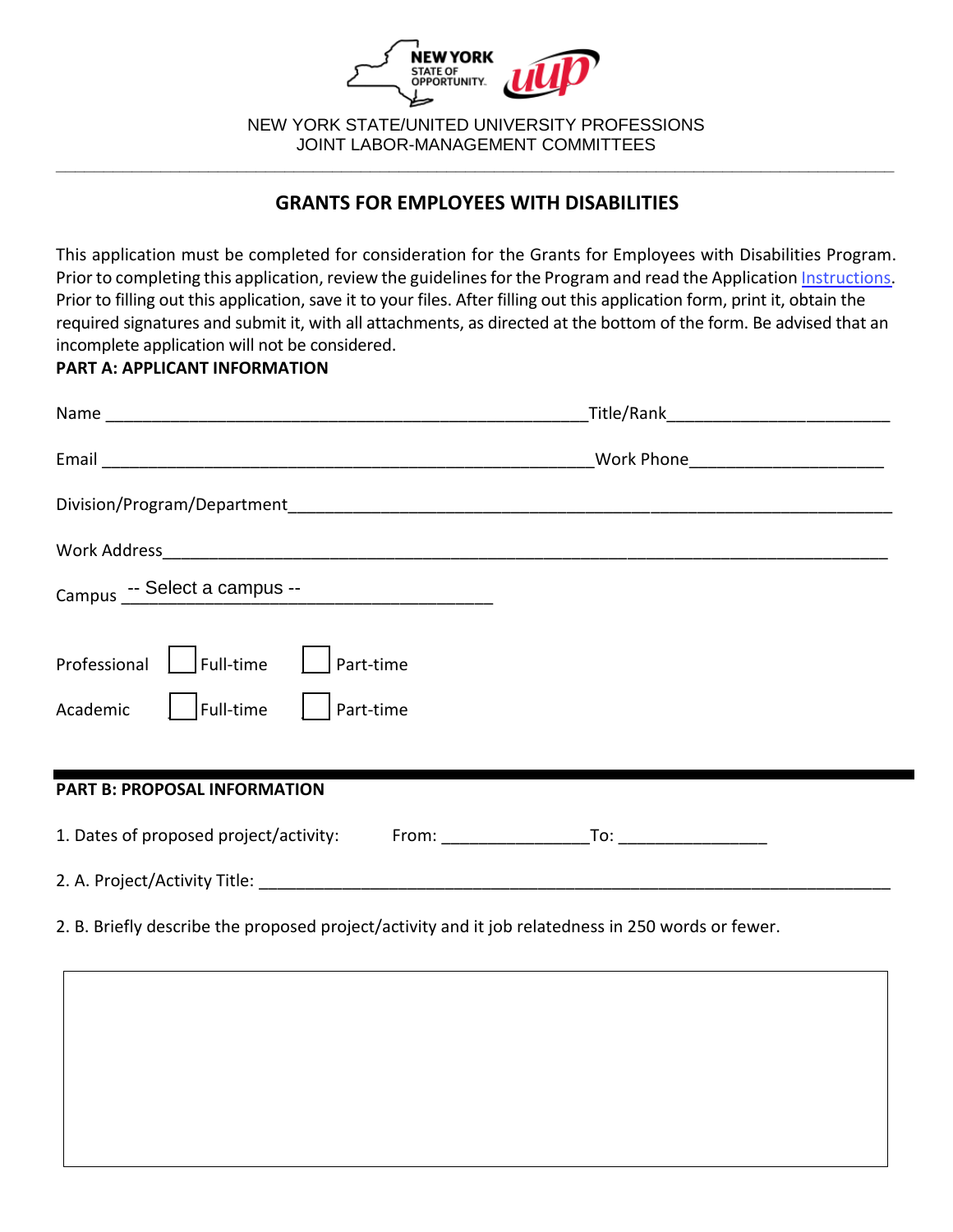#### **PART C: BUDGET SUMMARY**

Complete only those sections that are applicable to your project or activity and specify the type of expenditure for each item. All expenditures must be itemized and justified.

A separate Budget Summary must be completed for each semester for which funding is being requested.

Semester Date: From: \_\_\_\_\_\_\_\_\_\_\_\_\_ To: \_\_\_\_\_\_\_\_\_\_\_\_\_\_\_

|                                                                                                                                                                                                                               |                     | <b>Amount Requested From</b>                                                     |                     |          |             |
|-------------------------------------------------------------------------------------------------------------------------------------------------------------------------------------------------------------------------------|---------------------|----------------------------------------------------------------------------------|---------------------|----------|-------------|
|                                                                                                                                                                                                                               | <b>Expenditures</b> |                                                                                  | Campus              | Other    | NYS/UUP     |
|                                                                                                                                                                                                                               |                     |                                                                                  | <b>Contribution</b> | Sources* | <b>JLMC</b> |
|                                                                                                                                                                                                                               |                     | 1. Travel and Related Expenses. Include a separate entry for each trip.          |                     |          |             |
| А.                                                                                                                                                                                                                            |                     |                                                                                  |                     |          |             |
| Lodging: Amt./Day _____________No. of Days __________Total $$0.00$                                                                                                                                                            |                     |                                                                                  |                     |          | \$0.00      |
|                                                                                                                                                                                                                               |                     |                                                                                  |                     |          |             |
|                                                                                                                                                                                                                               |                     |                                                                                  |                     |          |             |
| Meals: Amt./Day ________________No. of Days __________Total $$0.00$                                                                                                                                                           |                     |                                                                                  |                     |          | \$0.00      |
|                                                                                                                                                                                                                               |                     |                                                                                  |                     |          |             |
|                                                                                                                                                                                                                               |                     |                                                                                  |                     |          |             |
|                                                                                                                                                                                                                               |                     | Transportation Mode___________________________________ Amount___________________ |                     |          |             |
|                                                                                                                                                                                                                               |                     |                                                                                  |                     |          | \$0.00      |
|                                                                                                                                                                                                                               |                     |                                                                                  |                     |          |             |
| B                                                                                                                                                                                                                             |                     |                                                                                  |                     |          |             |
| Lodging: Amt./Day ____________No. of Days __________Total $$0.00$                                                                                                                                                             |                     |                                                                                  |                     |          | \$0.00      |
|                                                                                                                                                                                                                               |                     |                                                                                  |                     |          |             |
|                                                                                                                                                                                                                               |                     |                                                                                  |                     |          |             |
| Meals: Amt./Day ________________No. of Days __________Total $$0.00$                                                                                                                                                           |                     |                                                                                  |                     |          |             |
|                                                                                                                                                                                                                               |                     |                                                                                  |                     |          | \$0.00      |
|                                                                                                                                                                                                                               |                     |                                                                                  |                     |          |             |
|                                                                                                                                                                                                                               |                     | Transportation Mode___________________________________ Amount___________________ |                     |          |             |
|                                                                                                                                                                                                                               |                     |                                                                                  |                     |          | \$0.00      |
| $C_{\cdot}$                                                                                                                                                                                                                   |                     |                                                                                  |                     |          |             |
| Lodging: Amt./Day _____________No. of Days _________ Total $$0.00$                                                                                                                                                            |                     |                                                                                  |                     |          |             |
| Dates: From: ____________________ To:___                                                                                                                                                                                      |                     |                                                                                  |                     |          | \$0.00      |
| Location: New York Processing Contract on the Contract of the Contract of the Contract of the Contract of the Contract of the Contract of the Contract of the Contract of the Contract of the Contract of the Contract of the |                     |                                                                                  |                     |          |             |
| Meals: Amt./Day ________________No. of Days _________Total $$0.00$                                                                                                                                                            |                     |                                                                                  |                     |          |             |
|                                                                                                                                                                                                                               |                     |                                                                                  |                     |          | \$0.00      |
|                                                                                                                                                                                                                               |                     |                                                                                  |                     |          |             |
| Transportation Mode                                                                                                                                                                                                           |                     | Amount                                                                           |                     |          |             |
|                                                                                                                                                                                                                               | To:                 |                                                                                  |                     |          | \$0.00      |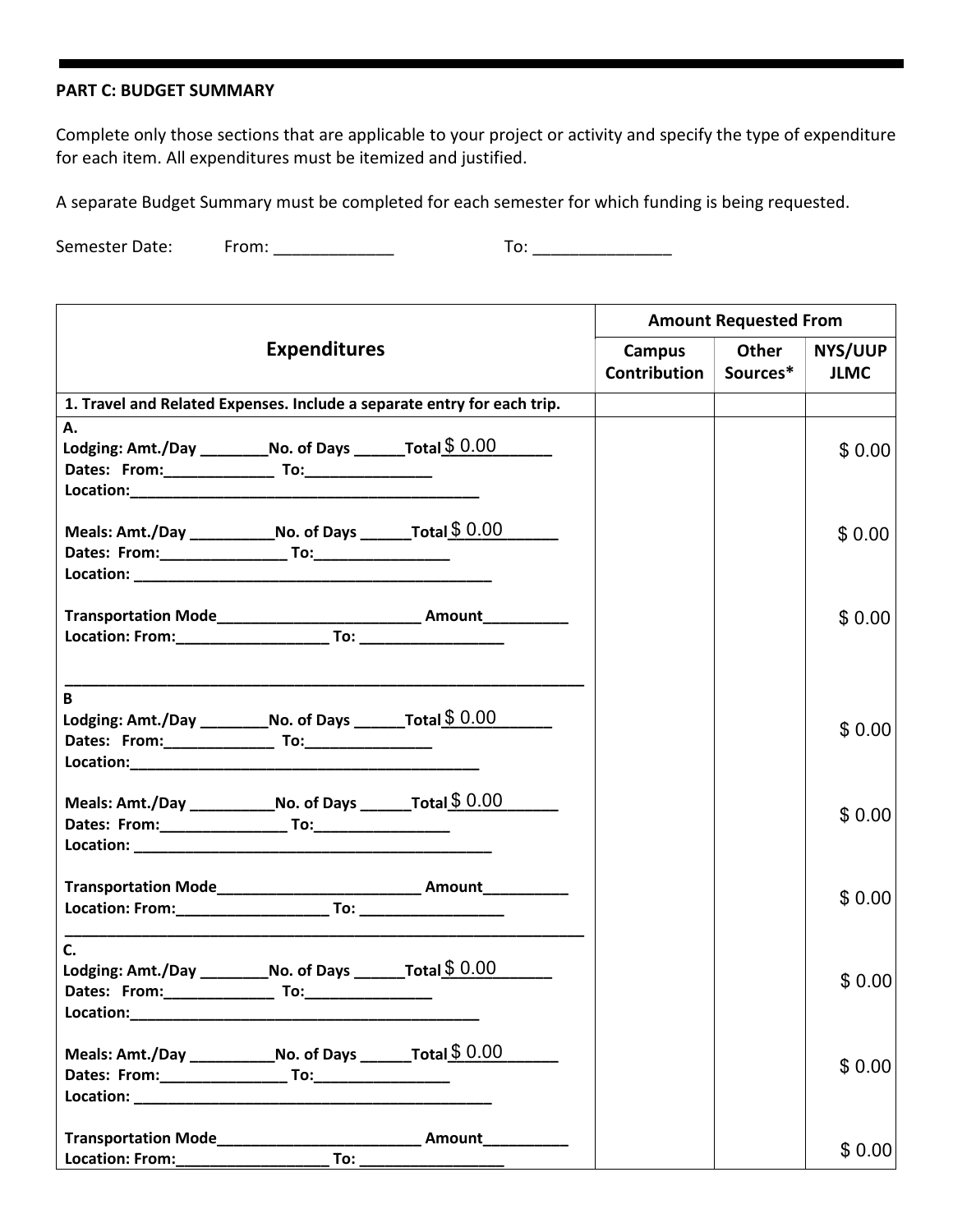| 2. Registration fees for conferences, seminars, or workshops. Specify. |        |        |        |
|------------------------------------------------------------------------|--------|--------|--------|
| Name of event:                                                         |        |        |        |
| Fee Amount:                                                            |        |        | \$0.00 |
| 3. Other Expenses: Describe and Specify **                             |        |        |        |
| <b>Description:</b>                                                    |        |        | \$0.00 |
| Amount:                                                                |        |        |        |
| <b>TOTAL REQUESTED</b>                                                 | \$0.00 | \$0.00 | \$0.00 |

Campus Contribution: 0.00%

\*Identify Other Sources:

\*\*Justification for Other Expenses:

## **THIS APPLICATION WILL NOT BE PROCESSED UNLESS THERE IS A MINIMUM 40% CAMPUS CONTRIBUTION**

### **PART D: REQUIRED ATTACHMENTS**

All required attachments listed below must be submitted with the application.

A description of expenditures to be incurred to complete the project or activity, including but not limited to the following:

- Extraordinary work-related travel expenses necessary because of the disability (this does not include travel to and from work place)
- A professional reader or an off-campus interpreter
- Specialized secretarial assistance.

A letter of endorsement by the campus president or designee and UUP chapter president.

A letter from a campus president or designee indicating the campus's financial contribution of a minimum of 40% of the total project or activity expenses. NYS/UUP Joint Labor-Management Committee's funds that have been awarded to the campus should not be included as part of the campus contribution.